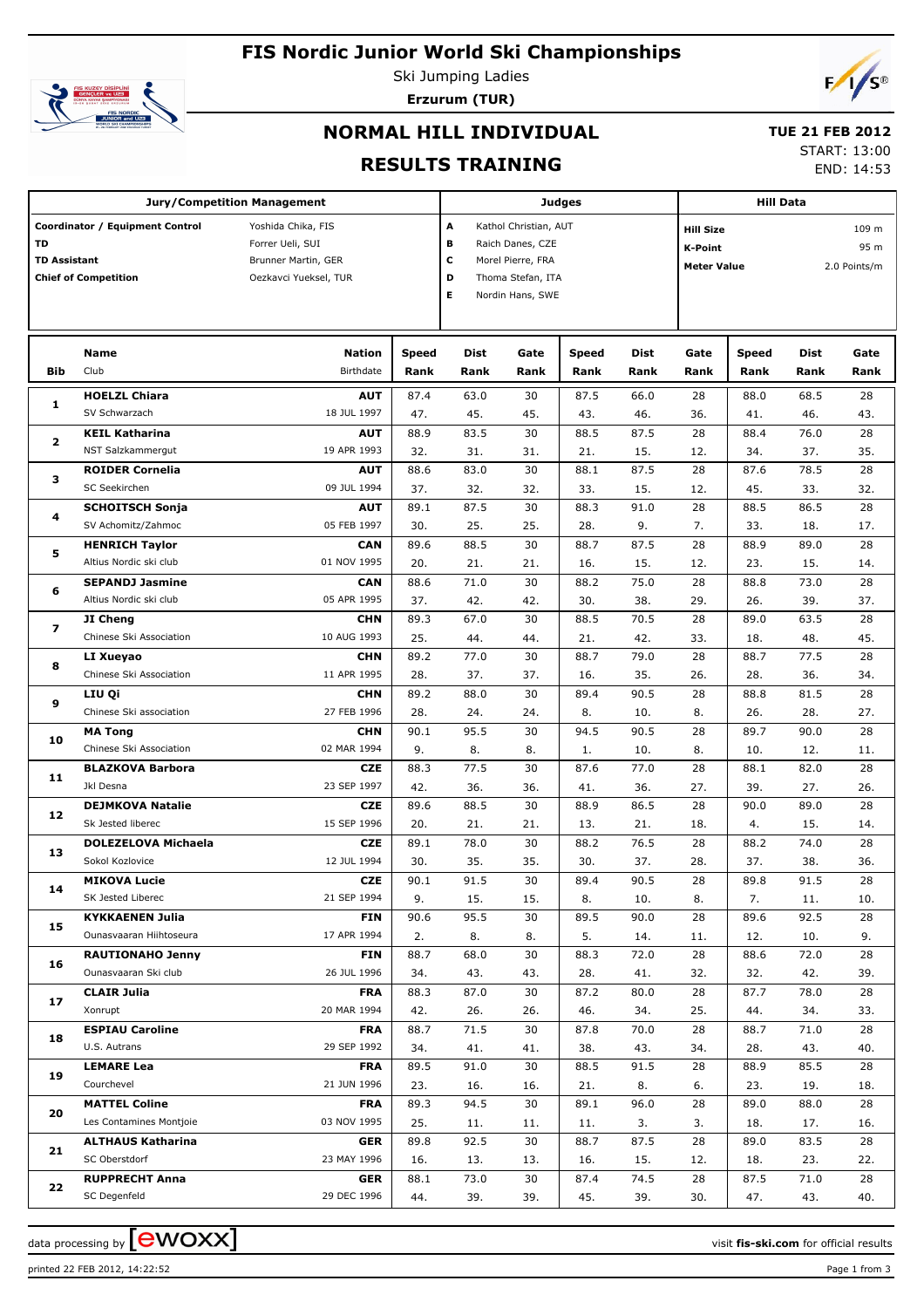# **FIS Nordic Junior World Ski Championships**



Ski Jumping Ladies **Erzurum (TUR)**



### **NORMAL HILL INDIVIDUAL**

#### **TUE 21 FEB 2012**

### **RESULTS TRAINING**

START: 13:00  $FND: 14:53$ 

|     |                                    |                           |              |             |           |              |            |          |             |             | <b>LIVD. 14.JJ</b> |
|-----|------------------------------------|---------------------------|--------------|-------------|-----------|--------------|------------|----------|-------------|-------------|--------------------|
|     | Name                               | <b>Nation</b>             | <b>Speed</b> | Dist        | Gate      | <b>Speed</b> | Dist       | Gate     | Speed       | Dist        | Gate               |
| Bib | Club                               | Birthdate                 | Rank         | Rank        | Rank      | Rank         | Rank       | Rank     | Rank        | Rank        | Rank               |
|     | <b>STRAUB Ramona</b>               | <b>GER</b>                | 89.8         | 88.5        | 30        | 87.7         | 82.5       | 26       | 88.7        | 80.5        | 28                 |
| 23  | SC Langenordnach                   | 19 SEP 1993               | 16.          | 21.         | 21.       | 39.          | 30.        | 8.       | 28.         | 29.         | 28.                |
|     | <b>VOGT Carina</b>                 | <b>GER</b>                | 91.8         | 104.0       | 30        | 89.8         | 93.0       | 26       | 90.8        | 94.0        | 28                 |
| 24  | SC Degenfeld                       | 05 FEB 1992               | 1.           | 2.          | 2.        | 3.           | 7.         | 2.       | 1.          | 8.          | 7.                 |
|     | <b>WUERTH Svenja</b>               | <b>GER</b>                | 90.2         | 92.0        | 30        | 88.4         | 84.0       | 26       | 89.4        | 85.5        | 28                 |
| 25  | SV Baiersbronn                     | 20 AUG 1993               | 7.           | 14.         | 14.       | 26.          | 27.        | 5.       | 15.         | 19.         | 18.                |
|     | <b>GIANMOENA Veronica</b>          | <b>ITA</b>                | 89.8         | 74.5        | 30        | 88.0         | 65.0       | 26       | 89.3        | 69.0        | 28                 |
| 26  | Us Lavaze varena                   | 25 OCT 1995               | 16.          | 38.         | 38.       | 35.          | 48.        | 11.      | 16.         | 45.         | 42.                |
| 27  | <b>INSAM Evelyn</b>                | <b>ITA</b>                | 90.4         | 98.0        | 30        | 89.0         | 90.5       | 26       | 90.5        | 96.0        | 28                 |
|     | G.S. FIAMME GIALLE                 | 10 FEB 1994               | 4.           | 5.          | 5.        | 12.          | 10.        | 3.       | 2.          | 7.          | 6.                 |
| 28  | <b>MALSINER Manuela</b>            | <b>ITA</b>                | 90.0         | 89.5        | 30        | 88.8         | 84.0       | 26       | 89.7        | 84.0        | 28                 |
|     | Ski Club gardena                   | 15 DEC 1997               | 13.          | 18.         | 18.       | 15.          | 27.        | 5.       | 10.         | 22.         | 21.                |
|     | <b>ITO Yuki</b>                    | <b>JPN</b>                | 89.7         | 96.0        | 30        | 88.4         | 83.0       | 26       | 89.5        | 90.0        | 28                 |
| 29  | Shimokawa Syogyo High School       | 10 MAY 1994               | 19.          | 7.          | 7.        | 26.          | 29.        | 7.       | 13.         | 12.         | 11.                |
| 30  | <b>IWABUCHI Kaori</b>              | <b>JPN</b>                | 90.4         | 95.0        | 30        | 88.9         | 85.0       | 26       | 90.1        | 93.5        | 28                 |
|     | Iiyama High School                 | 28 APR 1993               | 4.           | 10.         | 10.       | 13.          | 24.        | 4.       | 3.          | 9.          | 8.                 |
| 31  | <b>TAKANASHI Sara</b>              | <b>JPN</b>                | 90.2         | 110.5       | 30        | 88.5         | 96.0       | 26       | 89.8        | 105.0       | 28                 |
|     | Kamikawa Junior High School        | 08 OCT 1996               | 7.           | 1.          | 1.        | 21.          | 3.         | 1.       | 7.          | 1.          | 1.                 |
| 32  | <b>TANAKA Atsuko</b>               | <b>JPN</b>                | 89.6         | 93.5        | 30        | 87.9         | 82.5       | 26       | 89.1        | 89.5        | 28                 |
|     | Hokusho College                    | 25 JAN 1992               | 20.          | 12.         | 12.       | 36.          | 30.        | 8.       | 17.         | 14.         | 13.                |
| 33  | YAMADA Yurina                      | <b>JPN</b>                | 90.1         | 102.5       | 30        | 89.5         | 97.0       | 28       | 89.8        | 96.5        | 28                 |
|     | Otari Junior High School           | 12 JUL 1996               | 9.           | 4.          | 4.        | 5.           | 2.         | 2.       | 7.          | 6.          | 5.                 |
| 34  | <b>ENGER Gyda</b>                  | <b>NOR</b>                | 90.0         | 89.5        | 30        | 88.7         | 84.5       | 28       | 89.0        | 79.5        | 28                 |
|     | Hernes IL                          | 14 JAN 1993               | 13.          | 18.         | 18.       | 16.          | 25.        | 21.      | 18.         | 32.         | 31.                |
| 35  | <b>HAGEMOEN Jenny Synnove</b>      | <b>NOR</b>                | 89.3         | 87.0        | 30        | 88.2         | 86.0       | 28       | 88.0        | 80.0        | 28                 |
|     | Gausdal Skilag                     | 23 FEB 1993               | 25.          | 26.         | 26.       | 30.          | 23.        | 20.      | 41.         | 30.         | 29.                |
| 36  | <b>LUNDBY Maren</b>                | <b>NOR</b>                | 88.7         | 89.5        | 30        | 87.5         | 86.5       | 28       | 88.1        | 83.5        | 28                 |
|     | Kolbukameratene                    | 07 SEP 1994               | 34.          | 18.         | 18.       | 43.          | 21.        | 18.      | 39.         | 23.         | 22.                |
| 37  | <b>ROESTAD Karoline</b>            | <b>NOR</b>                | 90.1         | 79.0        | 30        | 89.3         | 73.0       | 28       | 89.5        | 72.5        | 28                 |
|     | Skogn Il                           | 12 JUN 1995               | 9.           | 33.         | 33.       | 10.          | 40.        | 31.      | 13.         | 40.         | 38.                |
| 38  | <b>STEEN HANSEN Synne</b>          | <b>NOR</b>                | 90.3         | 79.0        | 30        | 89.7         | 84.5       | 28       | 90.0        | 82.5        | 28                 |
|     | Pors IF                            | 01 JAN 1993               | 6.           | 33.         | 33.       | 4.           | 25.        | 21.      | 4.          | 26.         | 25.                |
| 39  | <b>HARALAMBIE Dana Vasilica</b>    | <b>ROU</b>                | 88.5         | 84.0        | 30        | 87.9         | 82.0       | 28       | 88.3        | 83.5        | 28                 |
|     | <b>ACS Sacele</b>                  | 14 AUG 1997               | 39.          | 30.         | 30.       | 36.          | 32.        | 23.      | 36.         | 23.         | 22.                |
| 40  | <b>KUSTOVA Alexandra</b>           | <b>RUS</b>                | 86.7         | 61.0        | 30        | 86.0         | 61.0       | 28       | 86.2        | 61.5        | 28                 |
|     | Magadan                            | 26 AUG 1998               | 48.          | 47.         | 47.       | 50.          | 49.        | 38.      | 50.         | 49.         | 46.                |
| 41  | <b>RASHITOVA Adelya</b>            | <b>RUS</b>                | 87.8         | 48.0        | 30        | 87.2         | 53.0       | 28       | 87.4        | 53.0        | 28                 |
|     | Ufa                                | 03 MAY 1994               | 45.          | 49.         | 49.       | 46.          | 51.        | 40.      | 49.         | 51.         | 48.                |
| 42  | <b>TIKHONOVA Sofya</b>             | <b>RUS</b>                | 87.6         | 61.5        | 30        | 87.0         | 66.0       | 28       | 87.6        | 64.5        | 28                 |
|     | Sankt-Petersburg                   | 16 NOV 1998               | 46.          | 46.         | 46.       | 49.          | 46.        | 36.      | 45.         | 47.         | 44.                |
| 43  | <b>VESHCHIKOVA Anastasia</b>       | <b>RUS</b>                | 86.0         | 59.5        | 30        | 85.5         | 59.0       | 28       | 85.6        | 60.0        | 28                 |
|     | Moscow SHVSM                       | 28 JUL 1995               | 49.          | 48.         | 48.       | 51.          | 50.        | 39.      | 51.         | 50.         | 47.                |
| 44  | <b>BOGATAJ Ursa</b>                | <b>SLO</b>                | 88.9         | 84.5        | 30        | 88.1         | 87.5       | 28       | 88.2        | 85.5        | 28                 |
|     | SSK Costella ilirija               | 07 MAR 1995               | 32.          | 29.         | 29.       | 33.          | 15.        | 12.      | 37.         | 19.         | 18.                |
| 45  | <b>KLINEC Ema</b>                  | <b>SLO</b>                | 89.4         | 87.0        | 30        | 88.5         | 87.5       | 28       | 88.9        | 97.5        | 28                 |
|     | Ssk Alpina ziri                    | 02 JUL 1998               | 24.          | 26.         | 26.       | 21.          | 15.        | 12.      | 23.         | 5.          | 4.                 |
| 46  | <b>POGRAJC Manja</b><br>SK Zagorje | <b>SLO</b><br>20 JAN 1994 | 90.6         | 72.0        | 30        | 89.5         | 70.0       | 28       | 90.0        | 80.0        | 28                 |
|     | <b>POZUN Katja</b>                 |                           | 2.           | 40.         | 40.       | 5.           | 43.        | 34.      | 4.          | 30.         | 29.                |
| 47  | SK Zagorje                         | <b>SLO</b><br>07 APR 1993 | 88.5         | 90.0        | 30        | 87.7         | 93.5<br>5. | 28       | 87.8        | 98.5        | 28                 |
|     | <b>ROGELJ Spela</b>                | <b>SLO</b>                | 39.<br>89.9  | 17.<br>98.0 | 17.<br>30 | 39.<br>87.6  | 97.5       | 4.<br>28 | 43.<br>89.0 | 4.<br>102.0 | 3.                 |
| 48  | SSK Costella Ilirija               | 08 NOV 1994               | 15.          | 5.          | 5.        | 41.          | 1.         | 1.       | 18.         | 2.          | 28<br>2.           |
|     |                                    |                           |              |             |           |              |            |          |             |             |                    |

data processing by **CWOXX** and  $\overline{C}$  and  $\overline{C}$  and  $\overline{C}$  and  $\overline{C}$  and  $\overline{C}$  and  $\overline{C}$  and  $\overline{C}$  and  $\overline{C}$  and  $\overline{C}$  and  $\overline{C}$  and  $\overline{C}$  and  $\overline{C}$  and  $\overline{C}$  and  $\overline{C}$  and  $\overline{C}$